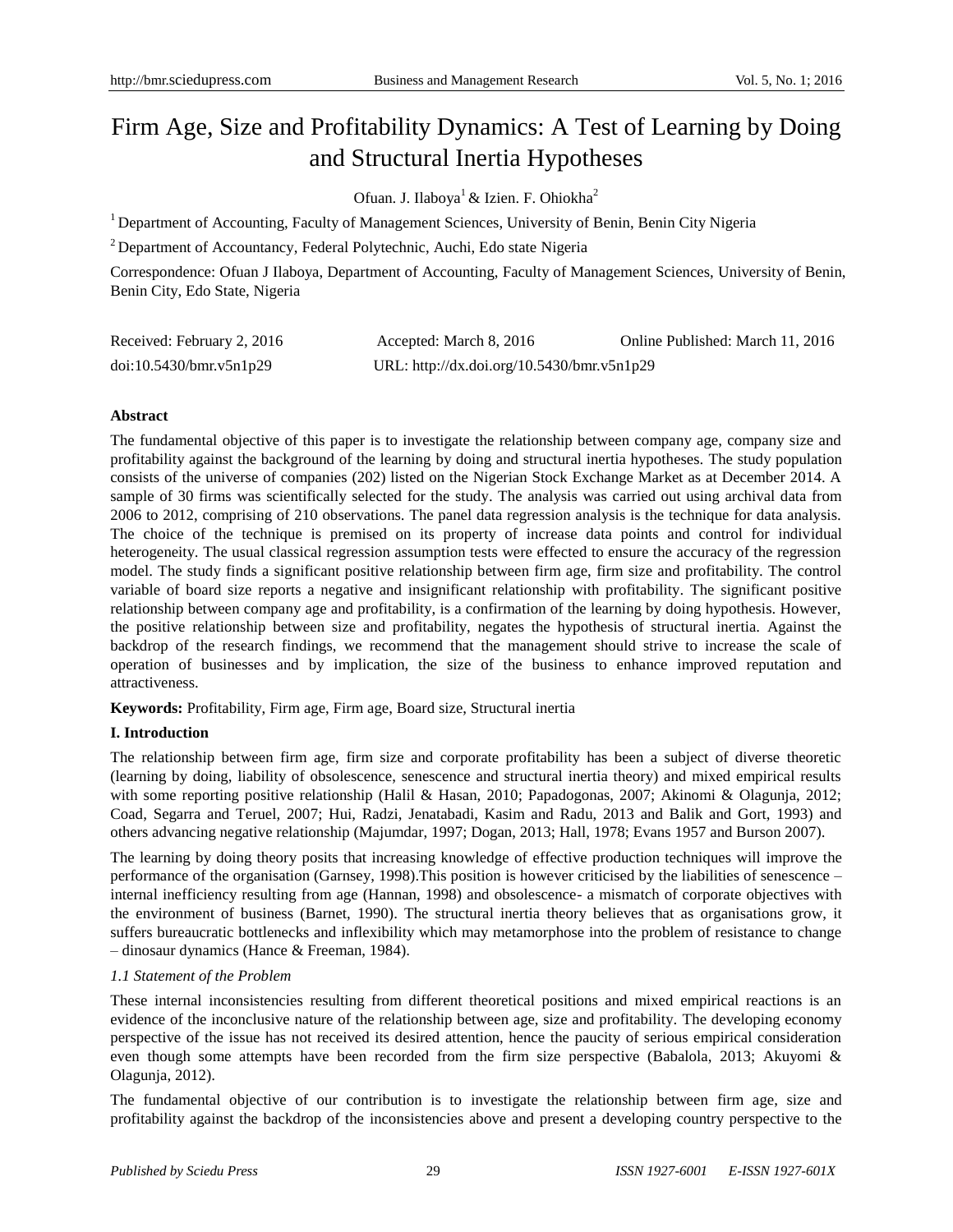issue. It appraises the potency of the structural inertia theory and the theory of learning by doing using a dataset from the Nigerian Stock Exchange.

The paper makes a fundamental contribution to knowledge. It has helped to debunk the theory of structural inertia and establish that size confers economics of scale on firms quoted on the Nigerian Stock Exchange. It also confirms the learning by doing theory by showing that firm age has a significant and positive impact on profitability.

The remainder of the paper is organised as follows: following the introduction is section two which focus on the review of the extant literature. Section three addresses the study methodology with emphasis on analytical review and model specification. Section four presents the estimation results and discussion while section five focus on conclusion and suggestion for further research.

## **2. State of the Literature**

# *2.1 Profitability*

Profitability is the level of profit in relation to the volume of activities of the organisation. Profitability is an index of both performance and efficiency, even though, the level of profitability may not necessarily mean the efficiency of management. Profit and profitability may be used interchangeably. Suffice to say that a difference exists between the two concepts. While profit is an absolute value which describes the difference between revenue and costs, profitability is a relative concept which measures the level of profit in relation to the volume of activities. Profit is synonymous with income, earnings, and margin and returns even though in principle, differences exists among the concepts.

# *2.2 Firm Age and Profitability*

Different measures of profitability have been adopted in various researches. In accounting literature, there exist about five (5) variants of profitability index: return on assets, return on capital employed, return on equity, net profit margin and gross profit margin (Ilaboya, 2008). Becker-Blease, Etebari and Bauman (2010) proxy profitability using earnings before interest and tax. According to them, EBIT separates management financing decision from the fundamental earnings power of the company. Most researches have adopted the return on equity and return on asset approach to measuring profitability (Owolabi & Alu, 2012; Babalola, 2003; Doodann, Tavakoli & Ivuson, 2005; Oladele & Olagunju, 2013; Halil & Jasan, 2012 and Dogan, 2013).

In this contribution, we proxy profitability using the log of profit before interest and tax. The preference for profit before tax is based on the fact that it nulls the effect of the different capital structures and tax rates used by different companies hence allowing for efficient comparison of corporate operations.

Age is the length of time during which a being or thing has existed. We defined firm age as the number of years of incorporation of the company; even though some believe that listing age, should define the age of the company (Shumway, 2001). According to him, listing age is more economical since listing is a defining moment in the company' life. Shumway's argument is debunked from the perspective of the company as a legal personality (Waelchi & Pdferer. 2011). As a legal person, a company is born through incorporation Gitzmann, 2008; Pickering, 2011). Hence our preference for the year of incorporation as the definition of the age of the company.

The relationship between firm age and profitability is contentious. While some reported the positive and significant relationship between age and profitability (Halil & Hasan, 2012; Papadogonas, 2007; Akinyomi & Olagunju, 2012). Others have reported negative relationship (Majumdar, 1997; Dogan, 2013 and Coad, Segarra & Teruel, 2007). This mixed reaction has made the debate inconclusive.

Majundar (1997) investigated the impact of size and age on firm- level performance of 1020 Indian firms. It was discovered that Indian older firms are more productive but less profitable. In the same vein, Dogan (2013) focused on 200 companies listed on the Istanbul Stock Exchange from 2008 to 2011. The study found a negative relationship between age and profitability. Coad, Segarra and Teruel (2007) using a sample of Spanish firms from 1998 to 2006 found that firm performance improve with the age of the firm and that older firms have a lower level of productivity and profitability.

The negative relationship between firm age and profitability may be ascribed to the Gardner (1965) organismic life cycle analogy that: "like people and plants, organisations have a life cycle…a time of flourishing strength and a gnarled old age when exit becomes almost inevitable". Even though, Penrose (1952) warned against the rigid application of the organismic life cycle analogy since the life cycle of the organisation cannot be predetermined or predicted with reasonable certainty.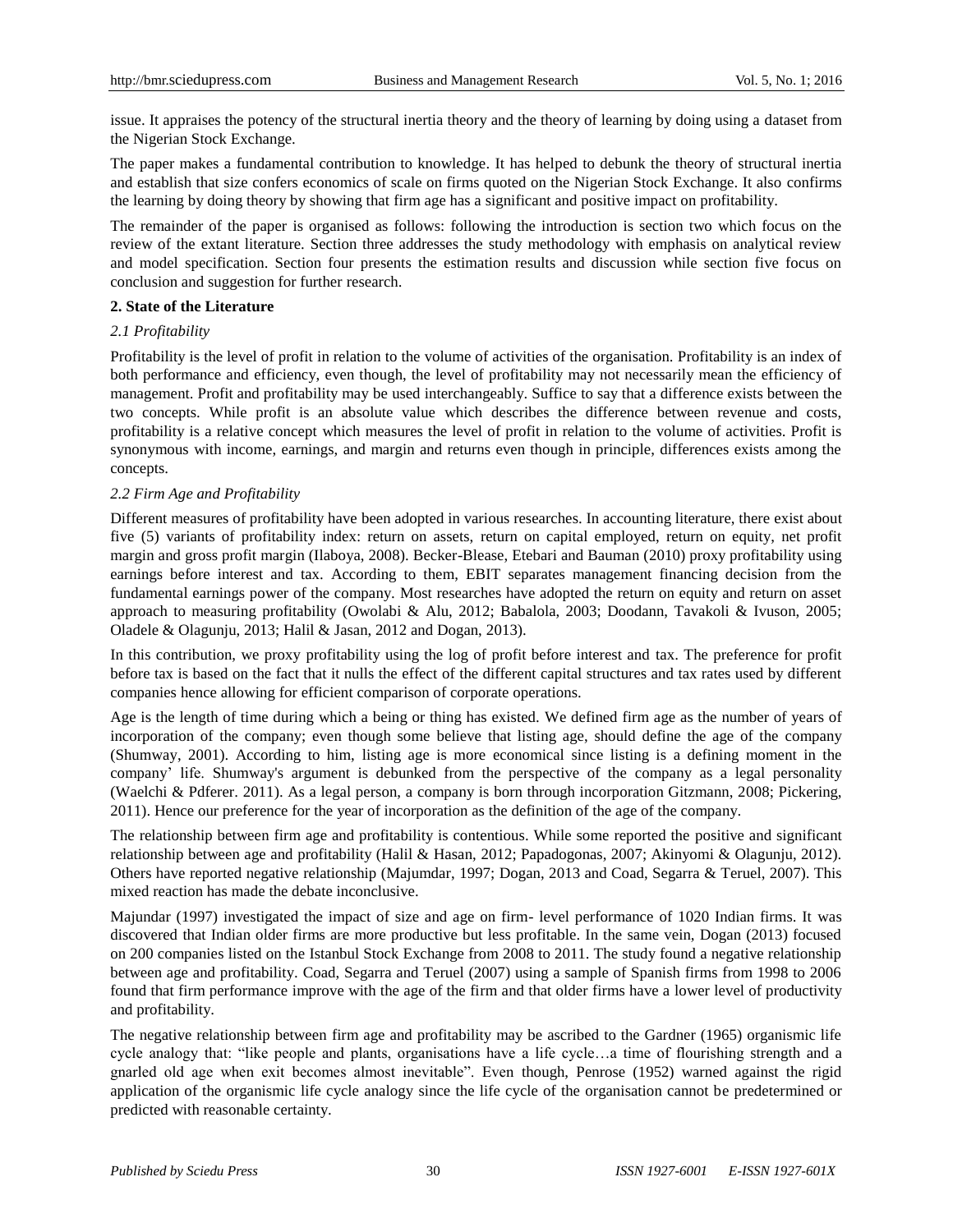The negative relationship can also be viewed from the perspective of liability of obsolescence in which organizational performance declines with age (Barnet 1990). The decline has been attributed to environmental drift, resulting from rivalry and competition (Utterback & Abernathy, 1975) and organisational inertia – the syndrome of too big or too old to change. Liabilities of obsolescence arise from growing external mismatch with the environment. In the same vein, the liability of senescence may help to explain the negative relationship between age and profitability. Liability of senescence describes the internal inefficiency arising from organisational aging (Hannan, 1998).

Several other studies have reported a positive relationship between firm age and profitability. Coad, Segarra and Teruel (2007) used a sample of Spanish firms from 1998-2006 and found that performance increases with age. Hui, Ladzi, Jeatabadi, Kasim and Radu (2013) found a positive relationship between age and profitability. The theory of learning by doing, explains the positive relationship, which posits that as the age of the firm increases, there is the likelihood of improvement in their productive efficiency over time by learning from their experience (Balik & Gort, 1993). According to Garnsey (1998:54):

*"New firms are hampered by their need to make search processes in the prelude to every new problem they counter. As learning occurs, benefits can be obtained from the introduction of a repertoire of problem-solving procedures…eliminating open search from the problem-solving response greatly reduces the labour and time required to address recruitment problem".*

The result is consistent with the findings of Coad *et al* (2007); Hui *et al* (2013); and conforms to the Garnsy (1998) and Balk and Gort (1993) positions on learning by doing hypothesis. The result is at variance with the findings of (Majumdar, 1997; Dogan, 2003) who found a negative relationship between firm age and profitability. The internal inconsistency of the different positions advance on the relationship between age and profitability brings to the fore a research question for further study:

# *RQ1 What is the relationship between firm age and profitability in Nigerian listed companies? We hypothesized in a null form, a non-significant relationship between firm age and profitability (RH1).*

# *2.3 Firm Size and Profitability*

The firm size and profitability dynamics have enjoyed robust theoretic and empirical position starting from the foremost Gibrat (1931) hypothesis which holds that the growth rate of a firm is not a function of its size. About 50 decades after the Gibrat hypothesis, studies have shown that the relationship between firm size and growth is a decreasing one (Hall, 1987 and Evans 1987). However in more recent studies, a positive relationship has been established between the size of the firm and growth (Duncan & Hughes, 1994). The availability of more accurate and complete data set has been adduced as the reason for the conflict (Cabral & Mata, 2003).

In line with the Gibrat (1931) proportionate growth hypothesis, Bharni (2007) investigated the relationship between size and profitability of 250 Icelandic firms from five years and found a weak and insignificant relationship between size and profitability. In the same vein, Molyneux and Wilson (2004) studied European banks and found a weak evidence of consistent size and profitability relationship.

In addition, to the Hall (1987) and Evans (1987), decreasing relation between growth and size, Goddard, Tavakoli and Wilson (2005) studied 4 European countries from 1993-2004 and found a negative relationship between size and profitability. In the same vein, Ammar (2003) found a negative relationship between size and profitability for firms with a turnover of 50million dollars. Burson (2007) in a linear specification of the size – profit relationship, reported a negative influence of firm size on profitability.

The weak and negative relationship has been explained by the structural inertia theory (Hannan & Freeman, 1984) which states that as the organisation becomes larger, the volume of bureaucracy increases and this may cause stiff resistance to change which will ultimately decrease the level of profit. Even though this position contradicts the liability of smallness theory which says that expectations of success are brighter for large organisations and that on the average, small firms have a higher likelihood of failure as result of limited access to capital, problem is attracting and retaining skilled workers and higher administrative costs (Aldrich & Anster, 1986).

A positive relationship has also been established between firm size and profitability. Halil and Hasan (2012) focused on 143 companies listed on the Istanbul Stock Exchange from 2005-2011 and found a positive relationship between firm size and profitability. Papadogonas (2007) investigated 3,035 Greece manufacturing companies and also found a positive relationship between size and profitability. In the same vein, Akinyomi and Olagunju (2012) investigated the effect of size on profitability using companies listed on the Nigerian Stock Exchange market from 2005-2012 and found a positive relationship. Velnampy and Nimalathasum (2010) also found a positive and significant relationship.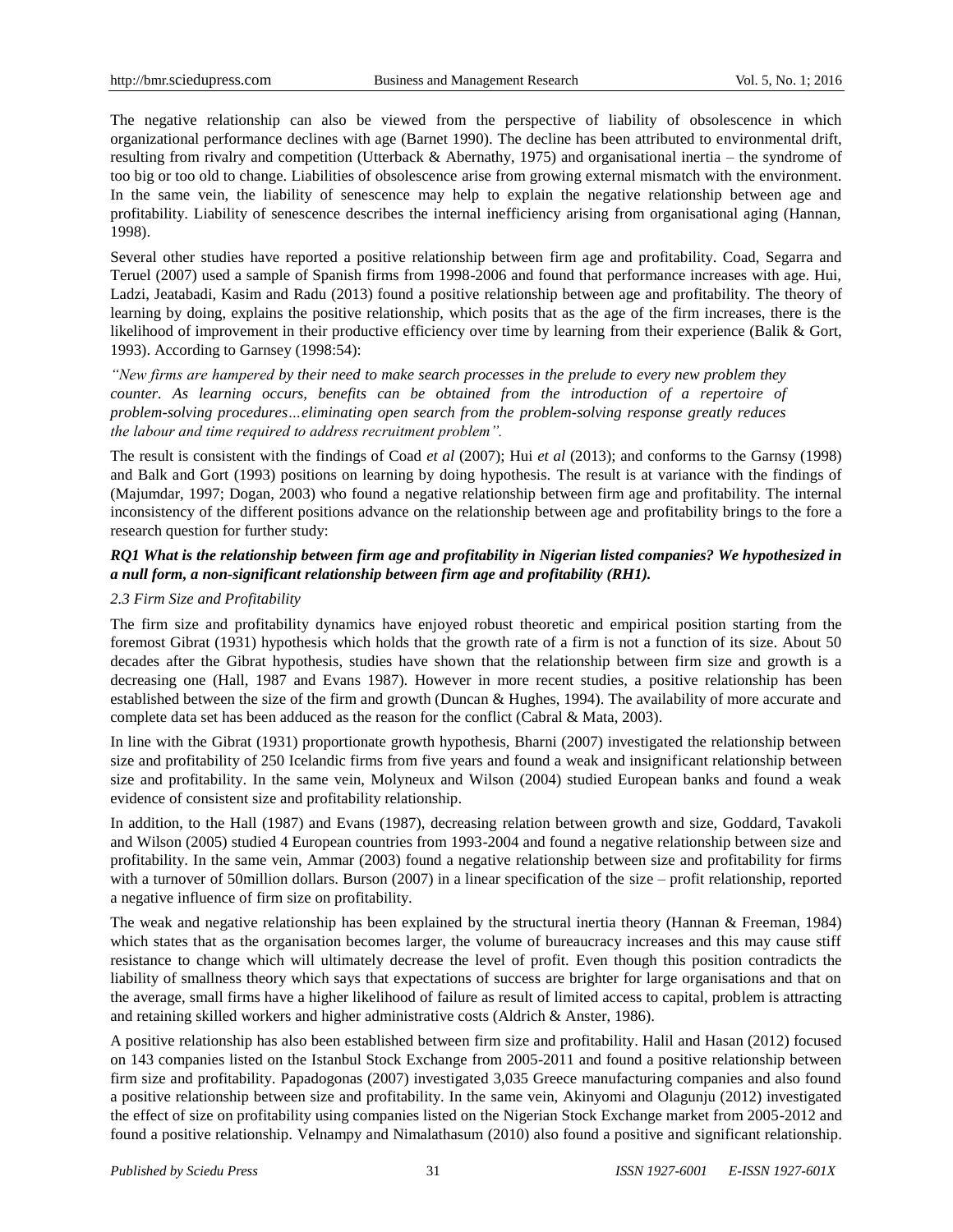The positive impact of size on profitability may be viewed from the economics of scale perspective. Economics of scale is the cost advantage that enterprise obtain due to size. As output increases, the average unit cost decreases.

The result corroborates the findings of Halil and Hasan (2012); Papadogonas (2007); Akinyomi and Oladguju (2012) and Velnampy and Nimalathasan (2010) but deviates from those of Hall (1987); Evans (1987); Goddard, Tavakoli and Wilson (2005); Ammar (2005) and Burson (2007) who found negative relationship between firm size and profitability.

The above review of the literature has shown that a concerted effort has been made in addressing firm size and profitability. However, the mixed reports mean opportunities still exist to improve our understanding of the concept. From these possibilities evolved a research question for further study:

## *RQ2 what is the relationship between firm size and profitability? We hypothesized in null form a non-significant relationship between firm size and profitability (RH2)*

## 2*.4 Board Size and Profitability*

The board size variable is a control variable introduced into the explanatory variable of age and firm size. There are two strands of literature on the board size – corporate profitability nexus. While the first, addresses a positive relationship between board size and corporate profitability (Mak & Li, 2001; Adams & Mehran, 2005; Dalton & Dalton, 2005) others found a negative relationship between board size and profitability (Guest, 2009; Jensen, 1993; Lipton & Lorsch, 1992).

The opponents of board size argued for small size of the board and stressed that larger boards are likely to function properly. Jensen (1993) recommended board size of seven or eight. The proponents of board size and corporate profitability believed that larger boards have collective information on the factors that help increase firm value. The diverse professional advantage of a large board can also bring into bear the verse experience of the board members hence helping to increase the profitability of the firm. These inconsistencies necessitate our third research question:

# *RQ3: What is the relationship between board size and profitability? We hypothesised in the null form, a non-significant relationship between board size and profitability. (RH3)*

#### **3. Methods**

## *3.1 Analytical Framework and Model Specification*

The framework for the analysis of the relationship between firm age, firm size and corporate profitability is bi-dimensional, combining the theory of learning by doing and the theory of structural inertia.

From the perspective of Hannan and Freeman (1984) theory of structural inertia, it is believed that as the organisation grow larger, bureaucracy increases, inflexibility sets in which may cause resistance to change and ultimately decrease the level of profitability, therefore,

$$
d\Pi_1 < 0 \tag{1}
$$

This means a functional relationship exist between company size and profitability. This association may be expressed as *Profitability = f (FSIZE)* (2)

From the perspective of the theory of learning by doing, increased knowledge of productive production techniques are expected to enhance the productivity of the firm (Garnsey, 1998). Older firms benefit from inter-corporate relationships, industrial experience of management and accumulated resources. Therefore,

$$
d\Pi_1 > 0 \tag{3}
$$

Against the backdrop of the above, it is expected that a functional relationship exists between company age and profitability of the form: *Profitability = f (FAGE)* (4)

Combining equations (2) and (4) we have: 
$$
Profitability = f(FSIZE, FAGE)
$$
 (5)

Introducing the control variable of Board Size, equation (5) is transformed as:

$$
Profitability = f(FSIZE, FAGE, BSIZE)
$$
\n(6)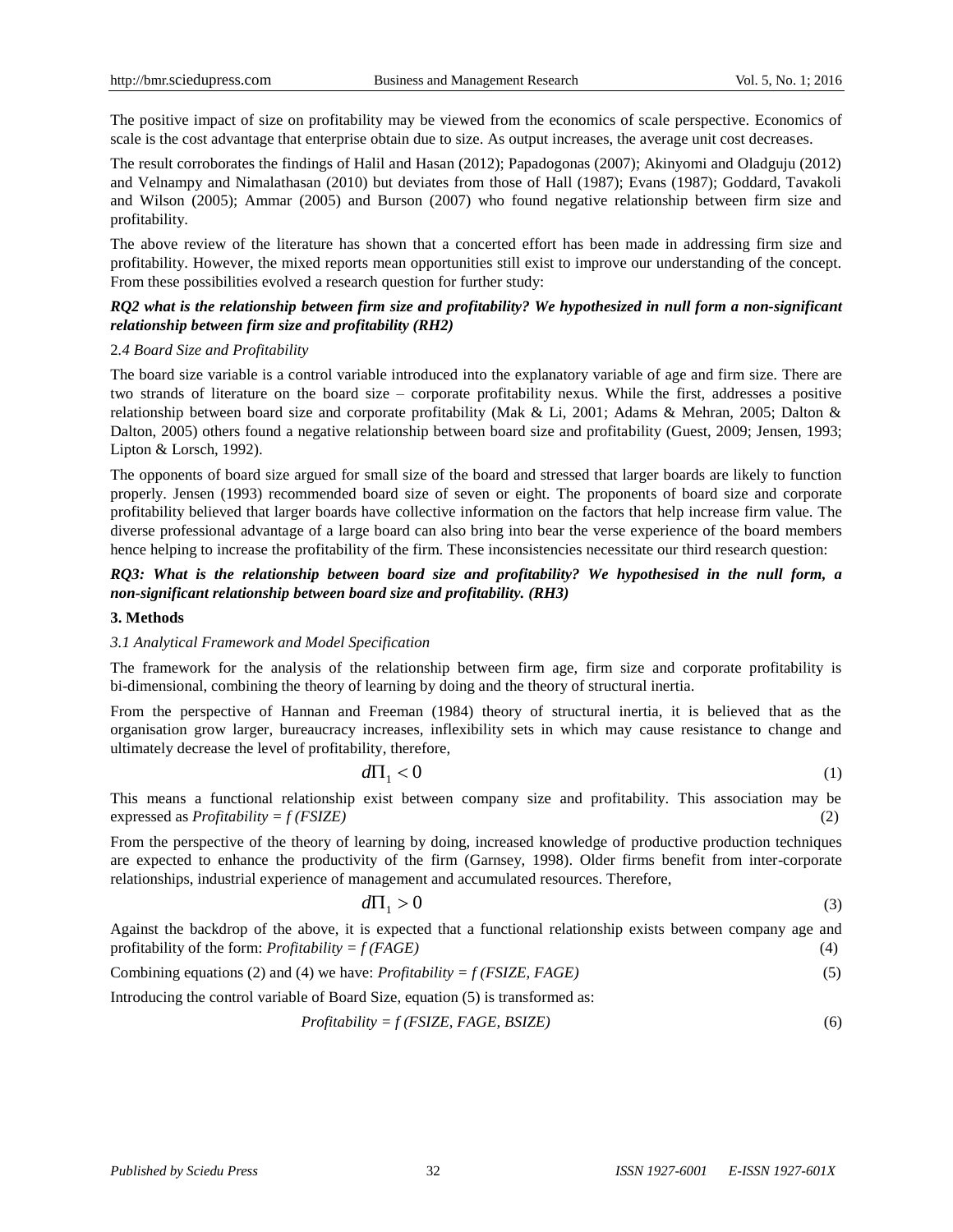

Figure 1. Schematic representation of the research model

Equation (6) is expressed in econometric form as:

$$
LPBIT = \beta_0 + \beta_1 FSIZE + \beta_2 FAGE + \beta_3 BSIZE + \varepsilon \tag{7}
$$

$$
PBIT_{it} = \beta_0 + \beta_1 FSIZE_{it} + \beta_2 FAGE_{it} + \beta_3 BSIZE_{it} + \varepsilon_{it}
$$
\n(8)

*Where: LPBIT = Log of profit before interest and tax; LFSIZE = Log of total assets which measure FSIZE; FAGE = Firm age of incorporation; BSIZE = Board size;*  $\mathcal{E}$  *= error term; i = company; t = time covered.* 

*Aproiri* expectations: A negative coefficient is expected, between firm size and profitability i.e.  $\beta_1 < 0$  and a positive relationship is expected between firm age and board size and profitability of the form:  $\beta_2$ ,  $\beta_3$  > 0.

*3.2 Operationalisation of Variables*

| Variable          | Code         | <b>Operational Definition</b>                                              | Source                                                 | Apriori |
|-------------------|--------------|----------------------------------------------------------------------------|--------------------------------------------------------|---------|
| Profitability     | <b>PBIT</b>  | Log of profit before interest Becker-Blease <i>et al</i> (2010)<br>and tax |                                                        |         |
| Firm Size         | <b>FSIZE</b> | Log of total assets                                                        | Bjarni, 2007; Akinyomi & Olagunju,<br>2012             | -ve     |
| Firm Age          | FAGE         | Age of the company since<br>incorporation                                  | Majumdar, 1997; Dogan, 2013; Halil<br>& Hasan, 2012.   | $+ve$   |
| <b>Board Size</b> | <b>BSIZE</b> | Total number of board                                                      | Lipton & Lorsch, 1997; Ilaboya & +ve<br>Obaretin, 2015 |         |

*Source: Researchers' Compilation 2015*

*3.3 Data and Source*

Our sample of 30 firms conforms to balanced panel data format. We used firm-level data sourced from the Nigerian Stock Exchange Market for thirty companies from 2006-2012. The variables were derived from content analysis of the annual financial statements for the relevant years. The sample of 30 firms was scientifically determined using the Yamane (1967) approach. The choice of panel data approach is premised on the fact that it provides larger data points, increase the degree of freedom and reduces the problem of collinearity of the explanatory variables.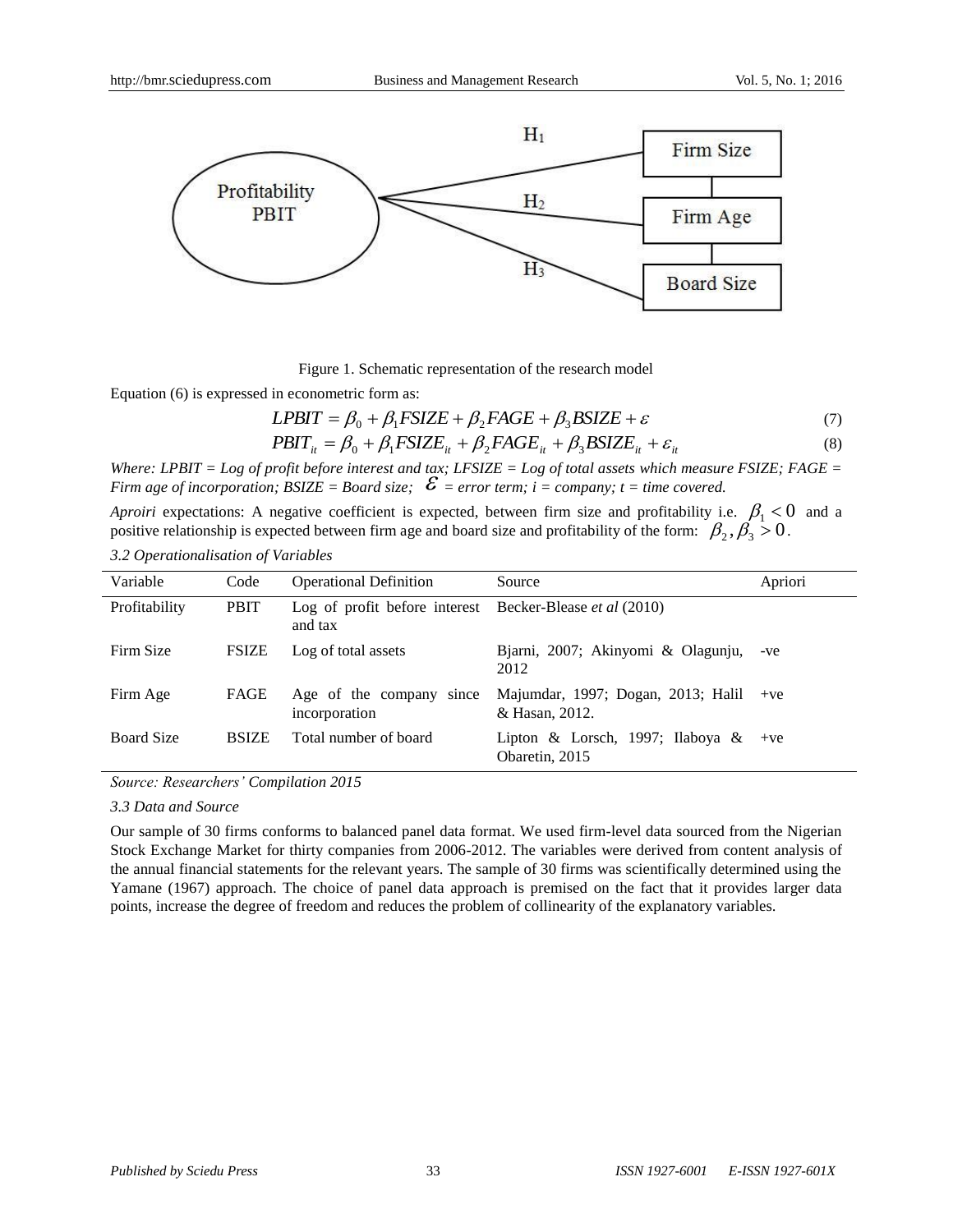## **4. Results and Discussion**

#### *4.1 Descriptive Statistics*

Table 1. Results of the Descriptive Statistics

|                     | <b>BSIZE</b> | FAGE     | <b>LFSIZE</b> | <b>LPBT</b> |
|---------------------|--------------|----------|---------------|-------------|
| Mean                | 8.923810     | 37.20476 | 4.303857      | 3.899381    |
| Median              | 9.000000     | 36,00000 | 4.320000      | 4.080000    |
| Maximum             | 15.00000     | 86,00000 | 5.840000      | 4.940000    |
| Minimum             | 3.000000     | 7.000000 | 3.070000      | 2.370000    |
| Std. Dev.           | 2.321917     | 16.28311 | 0.515648      | 0.618834    |
| <b>Skewness</b>     | 0.058099     | 0.586849 | $-0.333430$   | $-0.563845$ |
| Kurtosis            | 2.543708     | 3.140089 | 2.548026      | 2.501849    |
|                     |              |          |               |             |
| Jarque-Bera         | 1.939912     | 12.22545 | 5.678592      | 13.29859    |
| Probability         | 0.379100     | 0.002215 | 0.058467      | 0.001295    |
|                     |              |          |               |             |
| Sum                 | 1874.000     | 7813.000 | 903.8100      | 818.8700    |
| Sum Sq. Dev.        | 1126.781     | 55414.20 | 55.57158      | 80.03782    |
|                     |              |          |               |             |
| <b>Observations</b> | 210          | 210      | 210           | 210         |

#### *Source: Researcher's computation, 2015*

The variable of board size shows a maximum board of 15 members and a minimum of 3 with an average board size of about 9 members meaning that on the average, the board size of the selected companies is 9 members.

The maximum age of the selected companies is 86, with a minimum age of 7 and a mean or average age of 37.20476. The log of firm size has a maximum of 4.94, a minimum of 2.37 and average size of 4.303857 which translates into #20 130.613 01. The maximum profit before tax of the selected companies is 4.94 (#87 096B), with a minimum profit of 2.37 (#234 422 851M) and a mean or average value of 3.899 351 (#3 931.968 853).

The standard deviation of the variables show the relatively low level of variability, except FAGE with standard deviation statistic of 16.28311 which signifies higher level of variability or dispersion. BSIZE reported standard deviation of 2.321917; FSIZE is 0.515648 and LPBT is 2.370000 respectively. The relatively low level of dispersion as presented in the standard deviation values is an indication of the quality of the regression data.

The Jarque-Bera statistics reported relatively large value except BSIZE with a JB statistics of 1.939912. The large values of JB statistics show that the variables are normally distributed.

The skewness statistics shows that FAGE is positively skewed, meaning their average value is greater than the median value (i.e. 37.20476 > 36.00000). This means the data will peak at a smaller value than 37.20476. The skewness value of BSIZE is relatively close to zero (0.06) which means the mean value of 8.923810 is almost equal to 9.0000 which mean perfectly symmetric data. The variables of FSIZE and PBT are negatively skewed indicating the average values (4.306857 and 3.89938) are less than the median values of (4.320000 and 4.08000). The Kurtosis statistics are all positive which signifies they all exhibit high top peak near the mean of the data.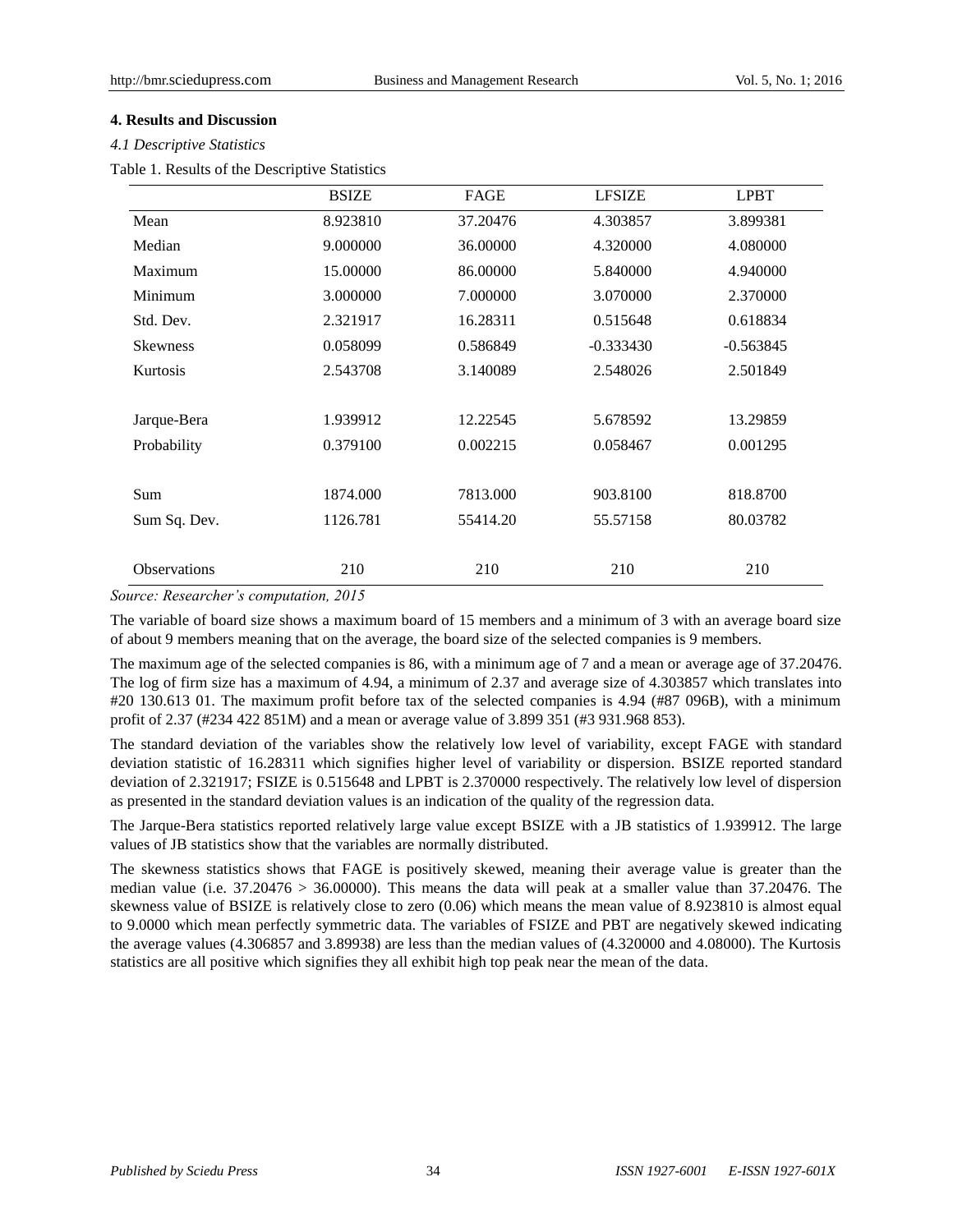## *4.2 Correlation Analysis*

|  |  |  | Table 2. Results of the Spearman-Rank-Order Correlation Test |  |  |  |
|--|--|--|--------------------------------------------------------------|--|--|--|
|--|--|--|--------------------------------------------------------------|--|--|--|

| Correlation   |              |          |               |             |
|---------------|--------------|----------|---------------|-------------|
| t-Statistic   |              |          |               |             |
| Probability   | <b>BSIZE</b> | FAGE     | <b>LFSIZE</b> | <b>LPBT</b> |
| <b>BSIZE</b>  | 1.000000     |          |               |             |
|               |              |          |               |             |
|               |              |          |               |             |
|               |              |          |               |             |
| FAGE          | 0.320757     | 1.000000 |               |             |
|               | 4.884090     |          |               |             |
|               | 0.0000       |          |               |             |
|               |              |          |               |             |
| <b>LFSIZE</b> | 0.234439     | 0.216937 | 1.000000      |             |
|               | 3.478062     | 3.205041 |               |             |
|               | 0.0006       | 0.0016   |               |             |
|               |              |          |               |             |
| <b>LPBT</b>   | 0.026263     | 0.057191 | 0.524393      | 1.000000    |
|               | 0.378904     | 0.826167 | 8.882113      |             |
|               | 0.7051       | 0.4097   | 0.0000        |             |

*Source: Researcher's Computation, 2015*

The Spearman-rank-order correlation approach was adopted. The result of the test shows that the variables within themselves exhibit perfect correlation of 1.00 which is however expected. The correlation coefficients did not signify any problem of multicollinearity. The highest correlation coefficient is 0.524393 between the explanatory variable of FSIZE and PBT. This is however not a cause for concern. The variables all show a positive correlation.

To further strengthen the result of the correlation coefficient, we carried out a variance inflation test.

Table 3. Results of the Variance Inflation Factor Test

| Variable      | Coefficient<br>Variance | Uncentered<br>VIF | Centered<br>VIF |
|---------------|-------------------------|-------------------|-----------------|
| C             | 0.055893                | 69.75587          | NA.             |
| <b>BSIZE</b>  | 0.000252                | 24.51510          | 1.229953        |
| <b>FAGE</b>   | 8.08E-06                | 12.97329          | 1.013225        |
| <b>LFSIZE</b> | 0.003541                | 76.24012          | 1.243713        |

*Source: Researcher's Computation, 2015*

The centered VIF of all the variables reported very small values. None of the variables had a value up to the benchmark of 10.00. BSIZE reported a centered VIF of 1.29953. FAGE 1.013225 and FSIZE 1.243713. This means there is no problem of multicollinearity in the regression variables.

#### *4.3 Diagnostic Tests*

To ensure the adequacy of our regression model, we carried out the usual regression assumption tests as: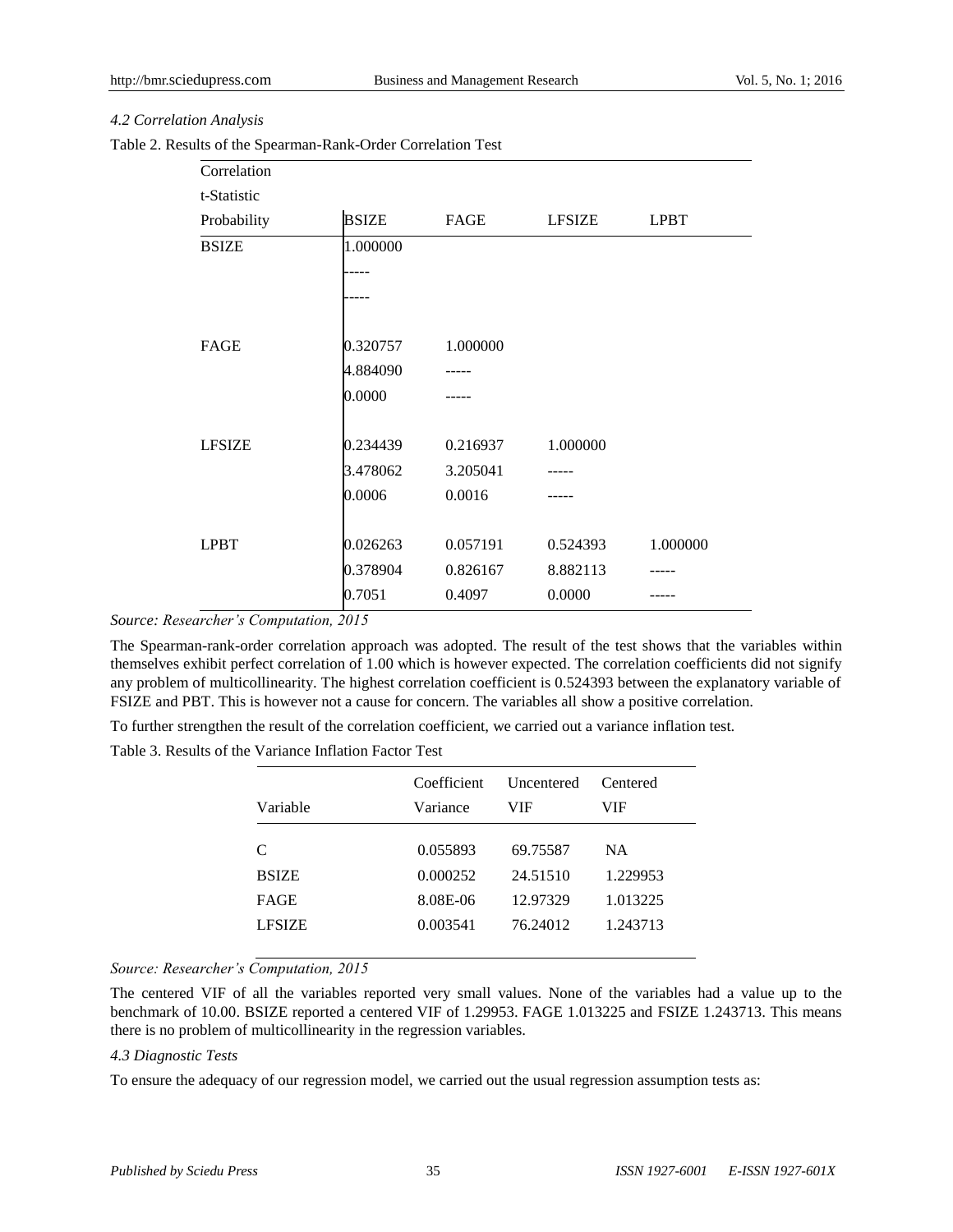## *4.4 Serial Correlation Test*

|  |  |  | Table 4. Results of the Breusch-Godfrey LM Test |  |
|--|--|--|-------------------------------------------------|--|
|--|--|--|-------------------------------------------------|--|

| Breusch-Godfrey Serial Correlation LM Test: |          |                        |        |  |
|---------------------------------------------|----------|------------------------|--------|--|
| F-statistic                                 | 7.465104 | Prob. $F(2,24)$        | 0.3225 |  |
| $Obs*R$ -squared                            | 9.135577 | Prob. Chi-Square $(2)$ | 0.2171 |  |

## *Source: Researcher's Computation, 2015*

The test of serial correlation of the variables was carried out using the Breusch-Godfrey approach. The results of the analysis reported probability values of  $p = 0.3225$ ,  $0.2771 > p = 0.05$  hence the null hypothesis of a serial correlation between the regression variables was rejected for the alternate hypothesis of no serial correlation.

#### *4.5 Heteroskedasticity*

#### Table 5. Results of the Heteroskedasticity Test

| Heteroskedasticity Test: Breusch-Pagan-Godfrey |          |                     |        |  |  |
|------------------------------------------------|----------|---------------------|--------|--|--|
| F-statistic                                    | 1.862072 | Prob. $F(3,26)$     | 0.1608 |  |  |
| $Obs*R$ -squared                               | 5.305684 | Prob. Chi-Square(3) | 0.1507 |  |  |
| Scaled explained SS                            | 11.96193 | Prob. Chi-Square(3) | 0.0075 |  |  |

*Source: Researcher's Computation, 2015*

The heteroskedasticity test revealed the presence of homoskedastic residuals since the probability values of  $p =$ 0.1608 and 0.1507  $> p = 0.05$ . Hence, the null hypothesis of heteroskedastic residuals was rejected.

#### *4.6 Results of the Regression Analysis*

Table 6. Result of the Panel Least Square Regression

| Variable                  | Coefficient | Std. Error            | t-Statistic | Prob.    |
|---------------------------|-------------|-----------------------|-------------|----------|
| C                         | 0.612630    | 0.279123              | 2.194838    | 0.0293   |
| <b>BSIZE</b>              | $-0.037320$ | 0.014997              | $-2.488393$ | 0.0136   |
| <b>FAGE</b>               | 0.004023    | 0.002082              | 1.932235    | 0.0547   |
| <b>LFSIZE</b>             | 0.806275    | 0.064575              | 12.48593    | 0.0000   |
| R-squared                 | 0.440664    | Mean dependent var    |             | 3.899381 |
| <b>Adjusted R-squared</b> | 0.432519    | S.D. dependent var    |             | 0.618834 |
| S.E. of regression        | 0.466176    | Akaike info criterion |             | 1.330359 |
| Sum squared resid         | 44.76801    | Schwarz criterion     |             | 1.394113 |
| Log likelihood            | $-135.6877$ | Hannan-Quinn criter.  |             | 1.356132 |
| F-statistic               | 54.09800    | Durbin-Watson stat    |             | 1.879685 |
| Prob(F-statistic)         | 0.000000    |                       |             |          |

*Source: Researcher's Computation, 2015*

The Panel Least Square Regression revealed a DW statistics of (1.879685), which is substantially close to 2.00 benchmarks and signifies the absence of serial correlation. This result further strengthened the Breusch-Godfrey serial correlation test in Table 4.The adjusted R-squared value of 0.432519 means the explanatory variables of FSIZE; BSIZE and FAGE explain about 43% of the systematic variation in the level of profit of the selected organizations. The f-statistics of 54.09800 and the associated probability of 0.0000 shows that a significant linear relationship exists between profitability and the independent variables of firm size, board size and firm age. A close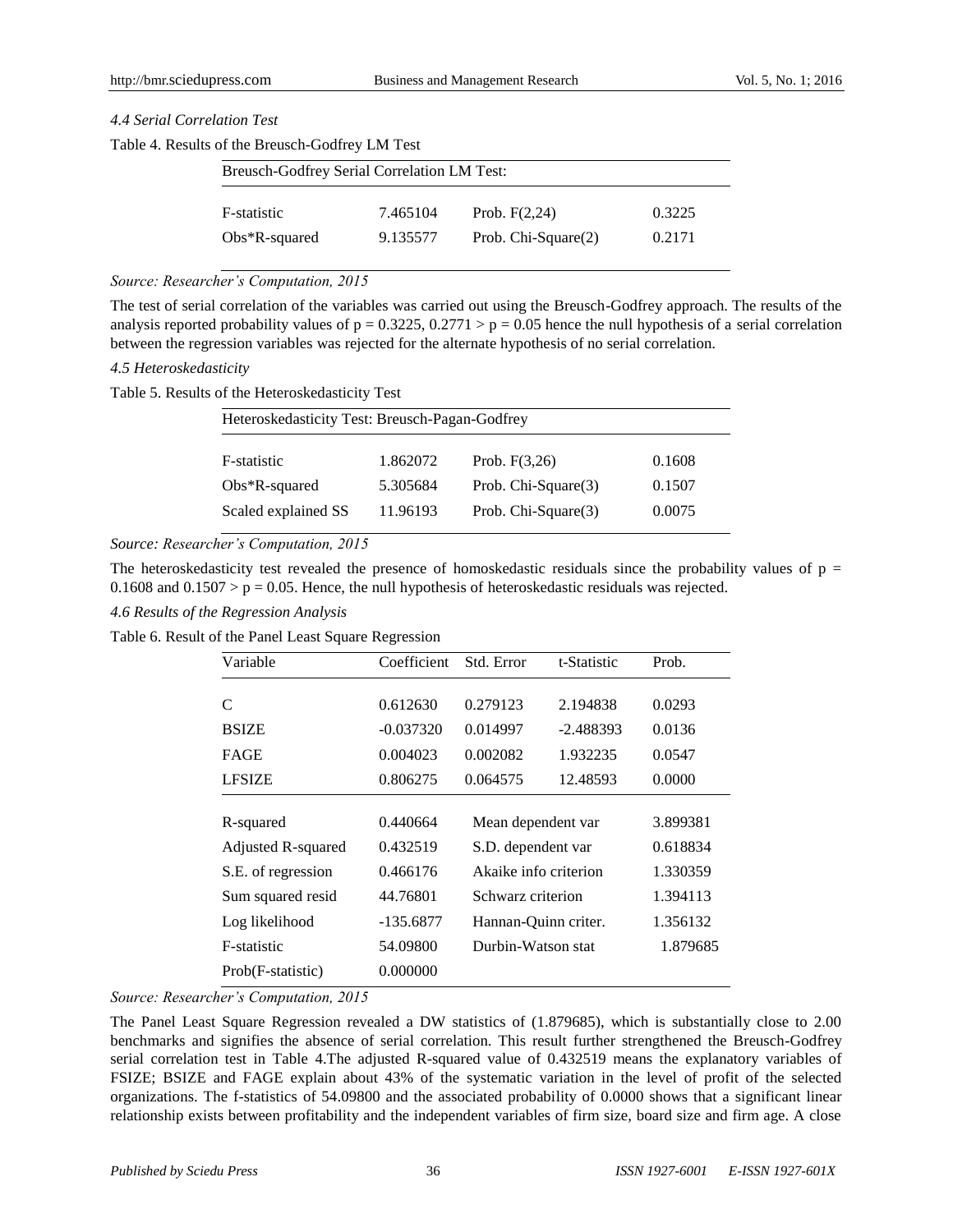examination of the coefficient of the explanatory variables show that the coefficient of BSIZE is different from our apriori expectation of positive relationship. All the variables were significant.

## *4.7 Hausman Test*

Table 7. Result of the Hausman Fixed/Random Effect

| Correlated Random Effects - Hausman Test                                      |          |             |            |        |  |  |  |
|-------------------------------------------------------------------------------|----------|-------------|------------|--------|--|--|--|
| Equation: Untitled                                                            |          |             |            |        |  |  |  |
| Test cross-section random effects                                             |          |             |            |        |  |  |  |
| Chi-Sq.<br><b>Statistic</b><br><b>Test Summary</b><br>$Chi-Sq. d.f.$<br>Prob. |          |             |            |        |  |  |  |
| Cross-section random                                                          |          | 31.520150   | 3          | 0.0000 |  |  |  |
| Cross-section random effects test comparisons:                                |          |             |            |        |  |  |  |
| Variable                                                                      | Fixed    | Random      | Var(Diff.) | Prob.  |  |  |  |
| <b>BSIZE</b>                                                                  | 0.002233 | $-0.000799$ | 0.000007   | 0.2576 |  |  |  |
| <b>FAGE</b>                                                                   | 0.033167 | 0.019802    | 0.000009   | 0.0000 |  |  |  |
| <b>LFSIZE</b>                                                                 | 0.127587 | 0.234164    | 0.000377   | 0.0000 |  |  |  |

## *Source: Researcher's Computation, 2015*

The choice of the random and fixed effect model is hinged on the probability value of the Hausman test. From the result, the test summary reported a probability value of  $p=0.0000 < p = 0.05$  which signifies a preference for the fixed effect model.

## *4.8 Fixed Effect Model (FEM)*

Table 8. Results of the Fixed Effect Model

| Variable                              | Coefficient                  | Std. Error         | t-Statistic           | Prob.    |  |
|---------------------------------------|------------------------------|--------------------|-----------------------|----------|--|
| C                                     | 2.096374                     | 0.237479           | 8.827619              | 0.0000   |  |
| <b>BSIZE</b>                          | 0.002233                     | 0.010755           | 0.207662              | 0.8357   |  |
| <b>FAGE</b>                           | 0.033167                     | 0.004532           | 7.319054              | 0.0000   |  |
| <b>LFSIZE</b>                         | 0.127587                     | 0.054083           | 2.359108              | 0.0194   |  |
|                                       | <b>Effects</b> Specification |                    |                       |          |  |
| Cross-section fixed (dummy variables) |                              |                    |                       |          |  |
|                                       |                              |                    |                       |          |  |
| R-squared                             | 0.967233                     | Mean dependent var |                       | 3.899381 |  |
| Adjusted R-squared                    | 0.961309                     | S.D. dependent var |                       | 0.618834 |  |
| S.E. of regression                    | 0.121724                     |                    | Akaike info criterion |          |  |
| Sum squared resid                     | 2.622575                     | Schwarz criterion  | $-0.704814$           |          |  |
| Log likelihood                        | 162.2328                     |                    | Hannan-Quinn criter.  |          |  |
| F-statistic                           | 163.2758                     | Durbin-Watson stat |                       | 1.767382 |  |
| Prob(F-statistic)                     | 0.000000                     |                    |                       |          |  |

*Source: Researcher's Computation, 2015*

The results of the fixed effect model reported R-squared and adjusted R-squared values of 0.967233 and 0.961309 respectively. This means 96% of the cross-sectional variability in profitability is accounted for by the explanatory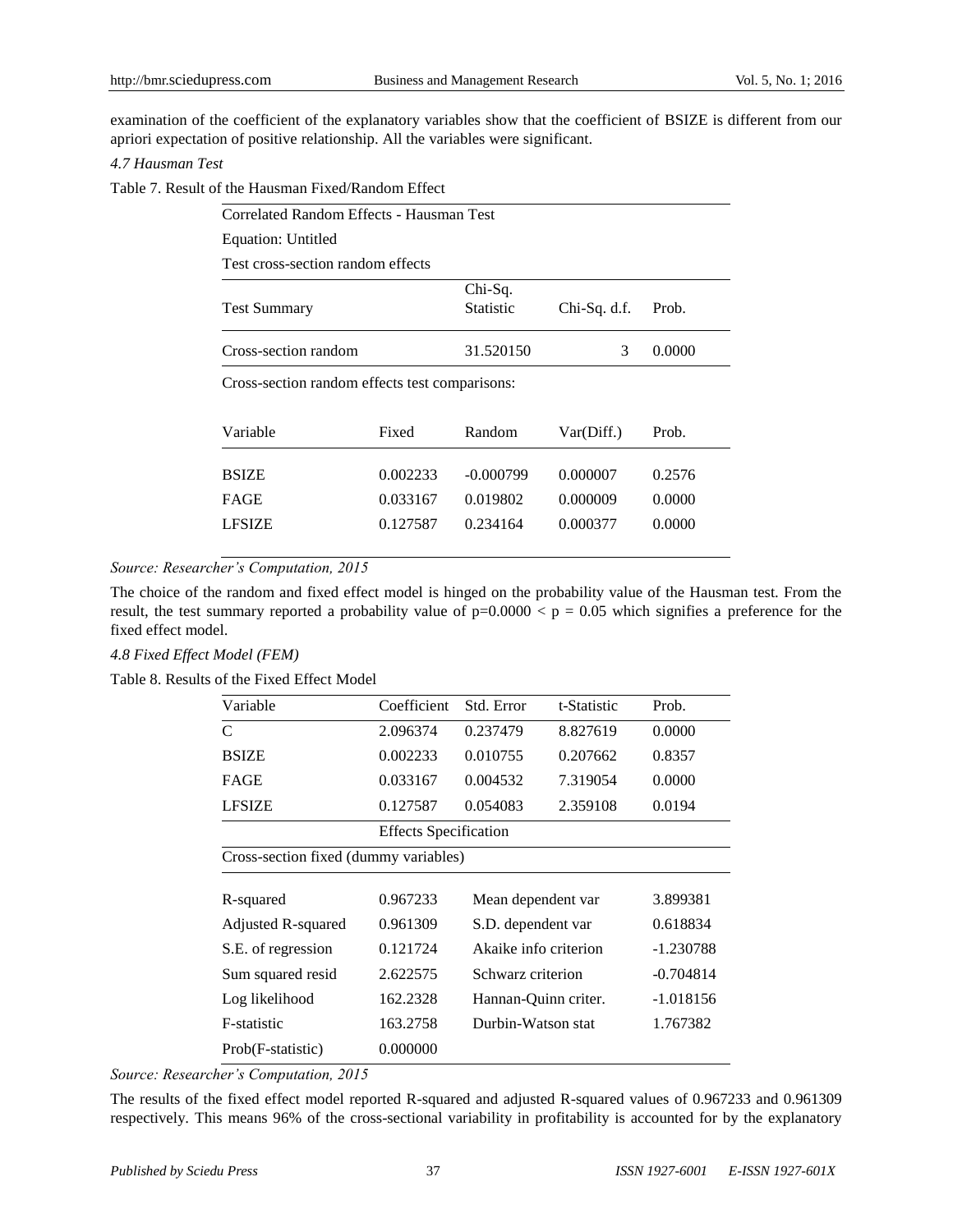variables of firm size, firm age and board size. The f-statistic of 163.2758 and the associated probability value of 0.0000 is robust and suggests a significant linear relationship between profitability and the explanatory variables. The DW statistic of 1.767382 is substantially close to 2.00 and signifies the absence of serial correlation. The above measures of the statistical fitness of the regression estimate (the coefficient of determination and the f-statistics) are significant at the 5% level.

The statistical significance of FAGE is beyond the likelihood of chance. The variable of firm age sustained significance with a robust t-value of 7.319054 and an associated probability value of 0.0000. The positive coefficient of 0.033167 signifies that a 10% increase in the age of the firm will increase profitability by 3.3167%. The result validates our alternate hypothesis of a significant relationship between age of the firm and profitability. The result is consistent with the findings of Coad et al (2007); Hui et al (2013), and conforms to the Garnsy (1998) and Bahk and Gort (1993) positions on the learning by doing hypothesis. The result is however at variance with the findings of Majumdar (1997); Dogan (2003), who found a negative relationship between firm age and profitability.

Firm size was found to have a significant positive relationship with profitability. The variable reported a t-value of 2.35910, a probability value of 0.0194 and a positive coefficient of 0.127587 at the 5% level of significance. The implication of this is that as the size of firm increases, profitability is likely to move upward by about 13%. Hence, the null hypothesis of no significant relationship between firm size and profitability was rejected. The result is at variance with our *apriori* expectation of negative coefficient. It, however, corroborates the findings of Halil and Hasan (2012); Papadogonas (2007); Akinyomi and Olagunju (2012) and Velnampy andNimalathasan (2010). The result is inconsistent with the reports of Hall (1987); Evans (1987); Goddard, Tavakoli and Wilson (2005); Ammar (2003) and Burson (2007) who found a negative relationship between firm size and profitability.

Board size was found to have a positive but insignificant relationship with profitability. The variable reported a coefficient of 0.002233, insignificant t-value of 0.207662 and a probability value of 0.8357 hence we could not reject the null hypothesis of an insignificant relationship between board size and profitability.

## **5. Conclusion**

The study investigates the link between firm age, firm size and corporate profitability in a sample of 30 firms quoted on the Nigerian Stock Exchange market. We found a significant positive relationship between firm age and profitability. The result is robust and consistent with the **learning by doing hypothesis** which states that increase knowledge of effective production techniques increases the company's productivity. Our findings indicate that increase firm size results in higher level of profitability. The finding debunks the theory of structural inertia in Nigeria companies and **affirms the economics of scale hypothesis.** The control variable of board size is negatively related to profitability which is however at variance with our *apriori* expectation of positive coefficient. The relationship is however statistically insignificant.

The study is limited by the fact that it could not establish the behaviour of profit beyond the mean age of 37 years and mean company size of #20.131Billion. Further research using values beyond the mean age and company size could offer evidence useful to establish the maximum age and size that will cause the level of profitability to decline.

#### **References**

Babaola, Y. A. (2013). The effect of firm size on firms profitability in Nigeria. *Journal of Economics and Sustainable Development, 4*(5), 90-94.

Balk, B. H. & Gort, M (1993). Decomposing learning by doing in new plants. *Journal of Political Economy, 101*(4), 561-583. <http://dx.doi.org/10.1086/261888>

Barron, D. N. West, E. & Hannah, M. T. (1994). A time to growth and a time to die. Growth and mortality of credit unions in New York 1910-1990. *American Journal of Sociology, 100*(2), 381-421. <http://dx.doi.org/10.1086/230541>

Baumol, W. J. (1959). *Business Behaviour, Value and Growth.* New York MacMillan.

Becker-Blease, J. R., Kaen, T. K, Eteban, A. & Bauman, H. (2010). Employees, firm size an profitability in U.S manufacturing industries. *Investment Management and Finance Innovation, 7*(2), 7-23.

Bohuzi, G. & Secchi, A. (2006). Explaining the distribution of firms growth rates. *Rand Journal of Economics, 37*, 234-263.

Coad, A. I. Segarra, A. & Teruel, M. (2007). Like milk or wine does performance improve with age? *The Papers on Economic and Evolution Working Paper*, 1006.